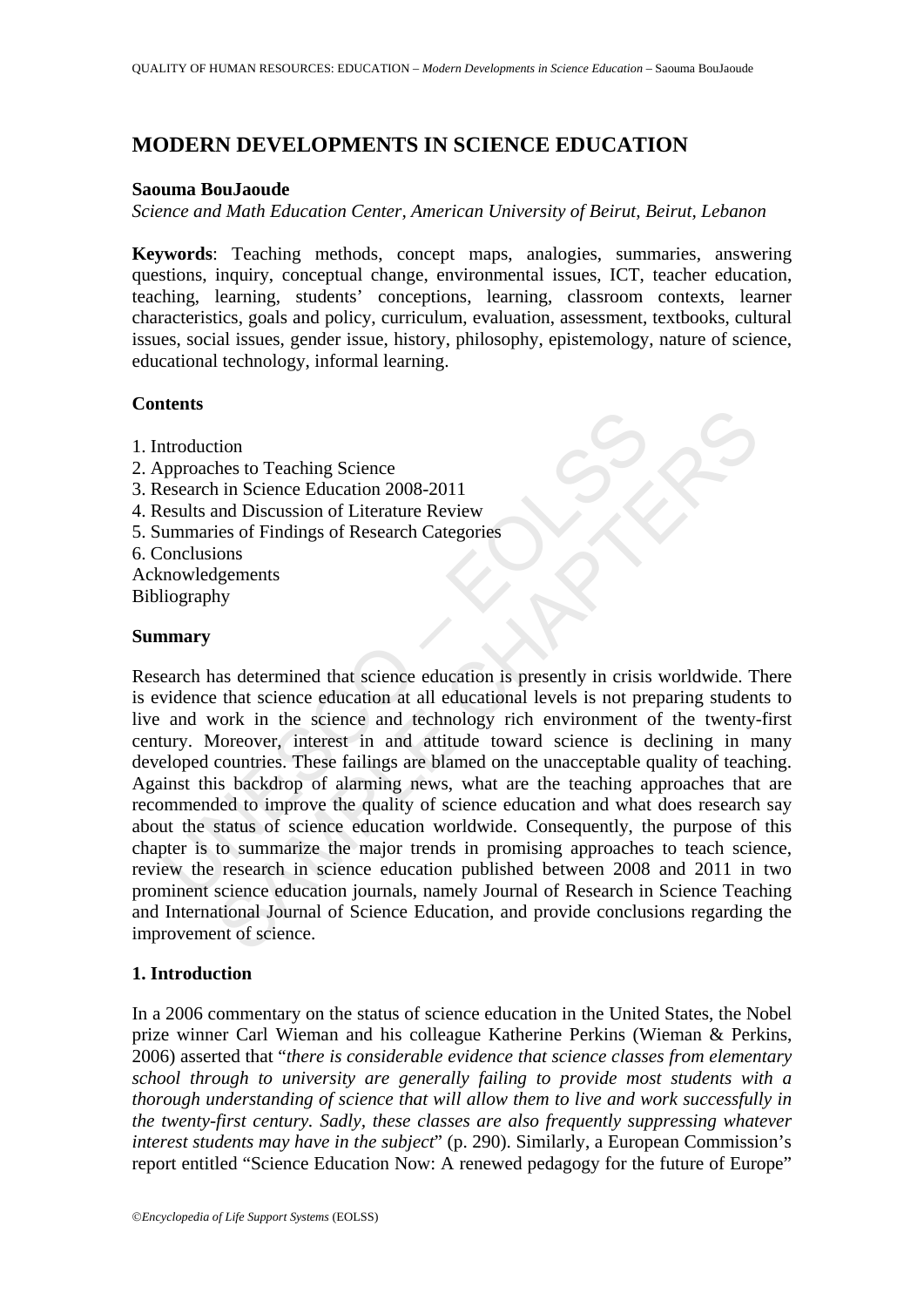(2007) affirmed that many studies have identified an alarming decline in European young people's interest in science and blamed this decline on the way science is taught in schools. Concurrently, research has shown that citizens of developing countries lack the necessary knowledge and skills in science and technology to function in the modern world (Ogawa 1998). What makes the above findings worrying is that they have emerged at a time when education, political, economic, and community leaders worldwide have agreed that science and technology are the catalysts for change in modern society and when science is needed by all citizens to make informed decisions regarding science-related scientific issues such as global warming and the green house effect.

Against this backdrop of alarming news, what are the teaching approaches that are recommended to improve the quality of science education and what does research say about the status of science education worldwide. Consequently, the purpose of this chapter is to summarize the major trends in promising approaches to teach science, review the research in science education published between 2008 and 2011 in two prominent science education journals, namely Journal of Research in Science Teaching and International Journal of Science Education, and provide conclusions regarding factors that will lead to the improvement of science learning.

### **2. Approaches to Teaching Science**

International exertion worldwide. Consequently, the status of science education worldwide. Consequently, the even the research in science education published between 2008 ninent science education journals, namely Journal o status of science education worldwide. Consequently, the purpose of<br>to summarize the major trends in promising approaches to teach science<br>research in science education published between 2008 and 2011 in<br>science education Advances in developmental psychology and cognitive science research have revolutionized the way educators think about teaching and learning science. Presently, science educators realize that students' brains are not empty vessels waiting to be filled with knowledge transmitted by the teacher. Rather, they believe that most people learn best through personal experience and by relating new information to what they already know. They also understand that learners need to construct their own scientific knowledge by actively taking control of their learning. Specially, learners have to be able to identify and analyze problems, explore and test solutions in a variety of inschool and out-of school situations, conduct their own investigations, analyze and communicate their findings, and reflect on their learning in their attempts to rethink their explanations and retry experiments and re-evaluate problem solutions. Furthermore, students need to acquire the scientific and technological knowledge and develop the skills that will permit them to be productive and creative members of society and to develop attitudes that will help them to use their knowledge and skills responsibly when taking every day and professional decisions. They must develop skills that are particularly important for effective functioning in the ever-changing world of work in which the traditional bases of economic competition continue to change (Partnership for 21st Century Skills, 2011). This requires that students develop a strong conceptual base and essential problem solving and critical thinking skills that they can apply in a variety of situations; knowledge and skills that should be the focal points of teaching and learning science in the classrooms of the twenty first century (Resnick, 1999).

To be effective and efficient citizens of the scientific and technological world in which we presently live and in order not to be alienated, overwhelmed, and demoralized by the changing world, it is not sufficient for students to remember information in the same way it was presented in class; that is to learn by rote. Instead, they need to be able to use what they have learned in novel situations to answer new questions, solve new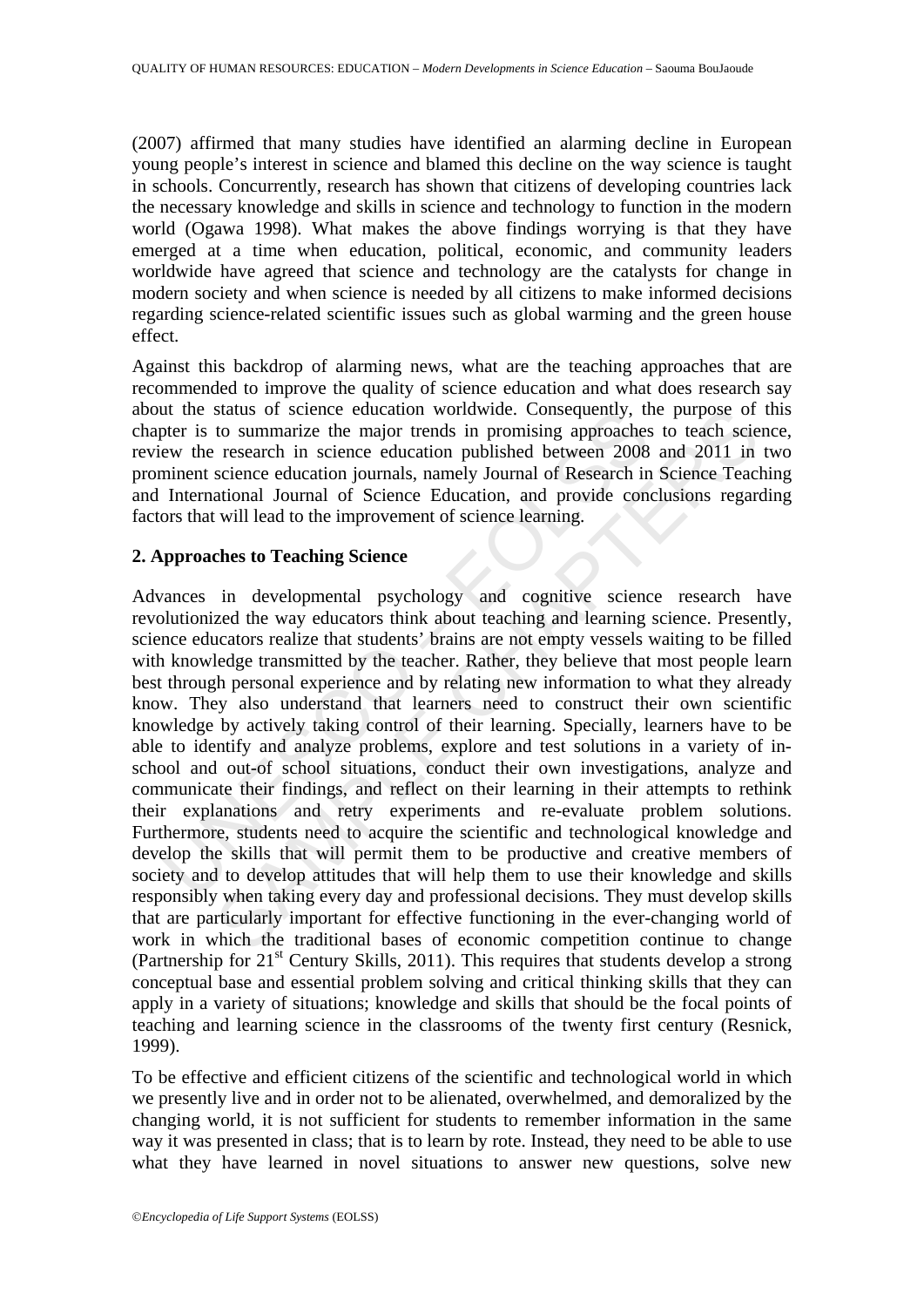problems, relate what they have learned to everyday life, and facilitate learning new subject matter; that is, to learn meaningfully (Mayer, 2002). Rote learning is described as learning new information through the use of memorization. It suggests the absence of connections between new and previously learned information. Because new information is not connected to existing concepts in the learner's mind, it is easily forgotten (Anderson & Ausubel, 1966). In contrast, meaningful learning, described by Ausubel (1968) as the establishment of non-arbitrary relations among concepts in the learner's mind, is the fundamental process that underlies the acquisition of useful information and the construction of new knowledge (Novak, 1990). BouJaoude (1992) argued that students who are able to establish connections among concepts and other forms of knowledge are more likely to understand and remember what they learn. Also, they might be able to address misunderstandings and to solve problems through the use of the relations they construct between new knowledge and relevant existing concepts.

There are a variety of ways by which students can accomplish meaningful learning. In the following the author describes a number of strategies that can be used for meaningful learning including concept mapping, analogies, summaries and answering questions, inquiry strategies, and conceptual change strategies, strategies to address environmental issues, and using ICT in teaching and learning.

# **2.1. Concept Maps**

re are a variety of ways by which students can accomplish mean<br>following the author describes a number of strategies that<br>ningful learning including concept mapping, analogies, summan<br>stions, inquiry strategies, and concep a variety of ways by which students can accomplish meaningful learning<br>ing the author describes a number of strategies that can be used<br>learning including concept mapping, analogies, summaries and answe<br>inquiry strategies, One of the teaching/learning strategies that have been shown to enhance learners' science achievement and meaningful understanding is concept mapping. Concept mapping has been used in science education in a variety of ways. Concept maps, for example, can play a significant role in curriculum development, learning, and teaching in many disciplines (Novak, 1998). They are useful in science curriculum planning for separating significant from trivial content (Starr & Krajcik, 1990). Furthermore, concept maps have been used as assessment tools because they measure dimensions different from those revealed by traditionally used assessment instruments (Markham, Mintzes, & Jones, 1994). Finally, concept maps have been used in instruction in a variety of contexts. Each context reflects an alternative theory of knowledge acquisition. On the one hand, the rationalist theory of learning suggests that subject matter has an inherent structure that should be conveyed to learners. In this context, a concept map should be evaluated by relating it to an ideal map, teacher-constructed map, or an expert concept map. Alternatively, the constructivist theory of learning underscores the uniqueness of each individual's concept map representation with respect to organization of concepts and their construction (Beyerebach & Smith, 1990) leading to a different approach to assessing these maps and a more student-centered instructional approach which allows students to actively construct their own knowledge with teacher guidance. Still, both theories concur that meaningful learning occurs when concepts are organized in an individual's cognitive structure.

# **2.2. Analogies, Summaries and Answering Questions**

Generative learning is another approach to involve students in meaningful learning. When using generative learning strategies students are expected to actively generate the links between the new information and prior knowledge. A generative learning strategy is any strategy that involves students actively and meaningfully in the learning process.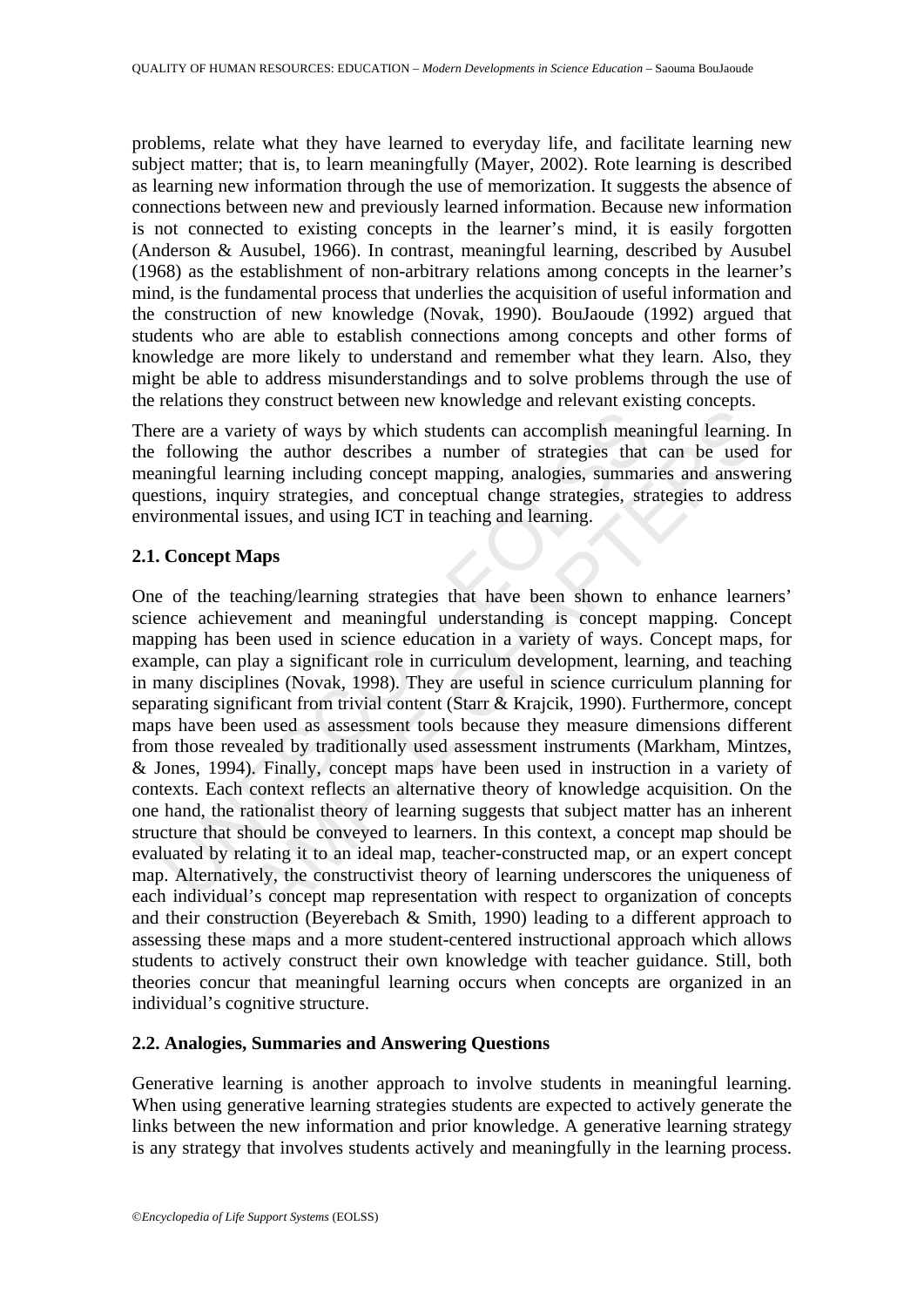Three generative learning strategies are instructional analogies, summarization, and asking questions. Instructional analogies are instances where a less familiar domain is made understandable by referring to similarity relations with a more meaningful domain. They provide a bridge between what is known and what is less known (Dagher, 1995). Analogies help in achieving conceptual change and problem solving, constructing explanations, and building arguments (Gentner, & Holyoak, 1997), and in concept learning (Cosgrove, 1995). Summaries are brief statement representing the condensation of information representing the basic and central ideas of a discourse (Friend, 2002). Students' generation of summarizing sentences increases the generative processing in memory. The summary writer must ensure that the summary is true to the original meaning and decide what to include, what to eliminate, and how to reorganize information. Finally, educators think that engaging students in answering thoughtprovoking questions or in generating them will help them gain the knowledge and skills necessary for managing their own learning (Chin, Brown, & Bruce, 2002; Chin & Chia, 2004)

### **2.3. Inquiry Strategies**

Example their own learning (Chin, Brown, & Bruce, 2<br>
4)<br> **Inquiry Strategies**<br>
ance has a unique nature and specific teaching strategies might<br>
tents to understand the content, methods, and nature of science<br>
experions of For managing their own learning (Chin, Brown, & Bruce, 2002; Chin & C<br>or managing their own learning (Chin, Brown, & Bruce, 2002; Chin & C<br>ry Strategies<br>s a unique nature and specific teaching strategies might be needed to Science has a unique nature and specific teaching strategies might be needed to help students to understand the content, methods, and nature of science. Contemporary conceptions of the nature of science suggest that scientific knowledge is empirically based, tentative, and value laden. Moreover, scientific knowledge is inferential, creative, and socially and culturally embedded. The fact that science is by nature empirical, tentative, value laden and socially embedded necessitates emphasizing meaningful learning, because, when students learn science by rote they develop unrealistic and unacceptable notions of the nature of science as a collection of disconnected facts. There are different strategies by which teachers can provide the context within which students can learn science meaningfully while concurrently understanding the nature of science. According to the Wisconsin State Department of Public Instruction (2003) these strategies include: Establishing context, seeking to establish personal relevance, making emotional connections, relating learning to the real world, establishing patterns, thinking of the big picture, allowing for processing time, and promoting in-depth interdisciplinary inquiry.

Science educators have developed many student-centered strategies to enhance meaningful learning and help students understand the nature of science. One of the characteristics of these strategies is that they are both hands-on and minds-on, a characteristic that allows students to manipulate objects and experience events while at the same time engaging their minds in thing about science and reflecting on their experiences. Two of these strategies, general inquiry and problem-based learning are described in the following.

Inquiry is a teaching strategy that aims to teach students about conducting investigations and using and assessing evidence in order to answer questions or solve problems. Scientific inquiry, specifically, refers to the varied ways by which students emulate scientists by studying the natural world and proposing explanations based on the evidence derived from their work. Inquiry also refers to the activities of students in which they develop knowledge and understanding of scientific ideas as well as an understanding of how scientists study the natural world. Inquiry teaching aims to develop students' higher order and critical thinking skills and in-depth and meaningful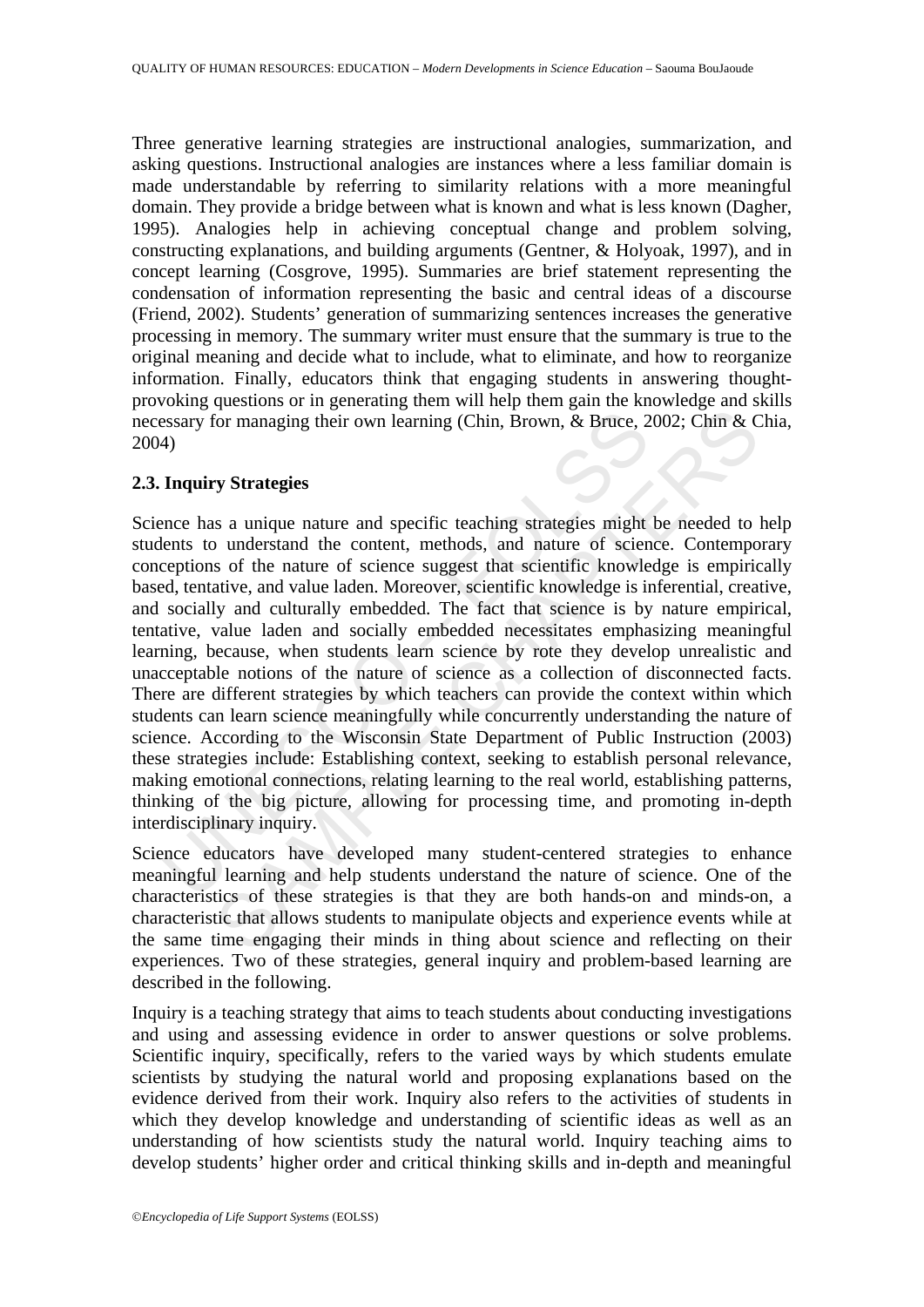understanding of content. Inquiry appears as a major component of standards and curricula around the world (e.g. National Research Council [NRC], 1996; National Audit Office [NAO], 2006) and has been advocated as the teaching strategy of choice by the European Commission (2007).

When teaching by inquiry, teachers assume the role of a facilitator of the inquiry process; they plan the different aspects of the lessons and guide students in the investigations. Moreover, they insure that students plan and implement their investigations carefully; taking their time to identify multiple sources of data and to think through alternative sources of evidence and alternative solutions. Finally, teachers encourage students to reflect on the various aspects of the investigation to consolidate gains and use what they have learned in novel situations. According to Ayoubi and BouJaoude (2005) good science teaching has been linked to teaching by inquiry because this teaching strategy involves a) putting emphasis on both process and content, thus allowing students to develop profound understandings of science content as well as how scientists work; b) relating content to students' experiences and prior knowledge; c) encouraging students to be curious about the world around them, d) providing opportunities for integration across different content areas; e) developing students' communicating skills through sharing of thoughts and collaborative work; and f) preparing students to be citizen who take informed decisions about science related issues.

teaching strategy involves a) putting emphasss on both process<br>wing strategy involves a) putting emphasss on both process<br>winds to develop profound understandings of science continuities for the surfact<br>unities for integra may strategy myolives a) putting emphasis on both process and content,<br>
udents to develop proforoud understandings of science content as well as<br>
work; b) relating content to students' experiences and prior knowledge<br>
g s The extent of teacher guidance during inquiry depends on the learners' cognitive level and the level of sophistication in conducting investigations. Herron (1971) developed a scale that provides teachers with guidelines for using and assessing inquiry in the classroom (Figure 1). Level 0 is usually used with students who are new to inquiry. Thus they are given the problem, the procedure to follow as well as the solution or expected answer. Level 1 is used with students who are a little more advanced, thus they get the problems and procedure and are required to reach the solution themselves. In level 2, the students are only given the problem and are required to develop the procedure and reach the solution. In level 3, students come up with their own problem, develop their own procedure, and reach their own solution. This is open inquiry that may be very useful if students are working on a Science Fair project.

| Level                                                                                          | Problem | Procedure | <b>Solution</b> |
|------------------------------------------------------------------------------------------------|---------|-----------|-----------------|
|                                                                                                | X       | X         | X               |
|                                                                                                | X       | X         |                 |
|                                                                                                | X       |           |                 |
|                                                                                                |         |           |                 |
| Mater An Unit indicates that students are mossided with the information on stems mossessments. |         |           |                 |

Note: An "x" indicates that students are provided with the information or steps necessary to complete the designated component.

# Figure 1. Herron scale: evaluating the level of inquiry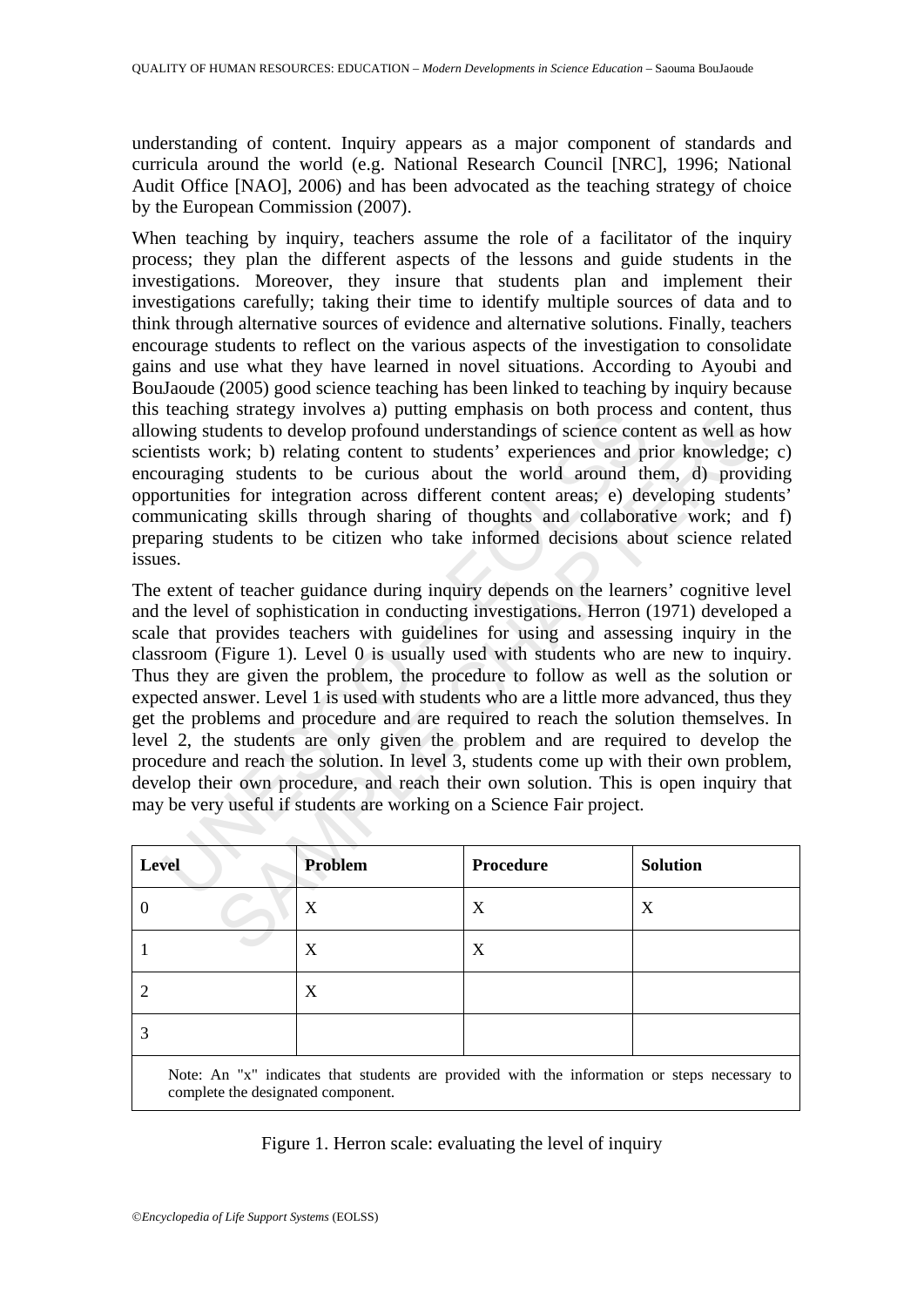While inquiry in science was the focus of the science education standards in the  $20<sup>th</sup>$ century, the reformulation of these standards in the  $21<sup>st</sup>$  century emphasizes the interrelationships of science, technology, engineering and math in what is now known as STEM education which focuses on scientific inquiry and engineering design (National Research Council [NRC], 2011a). For example, the document entitled "A Framework for K-12 science education: Practices, crosscutting concepts, and core ideas" suggests that in the United States all students should have "some appreciation of the beauty and wonder of science; possess sufficient knowledge of science and engineering to engage in public discussions on related issues; are careful consumers of scientific and technological information related to their everyday lives; are able to continue to learn about science outside school; and have the skills to enter careers of their choice, including (but not limited to) careers in science, engineering, and technology." (NRC, 2011a, p. ES 1).

ariety of specific teaching strategies have been advocated to in<br>tiry leaning. These include problem-based learning, Predict,<br>E), the learning cycle, and the 5-E learning cycle. Problem-Based<br>From of experiential learning <sup>27</sup> of specific teaching strategies have been advocated to involve studenty of specific teaching syrted problem-based learning, Predict, Observe Experimential learning cycle, and the 5-E learning cycle. Problem-Based Lear A variety of specific teaching strategies have been advocated to involve students in inquiry leaning. These include problem-based learning, Predict, Observe Explain (POE), the learning cycle, and the 5-E learning cycle. Problem-Based Learning (PBL) is a form of experiential learning that involves students in posing real-world problems, preferably from the students' environment, and using resources, under the guidance of the teacher, to resolve the problems while at the same time developing content knowledge and problem solving skills associated with the problem. The POE's three steps allow students to predict what might happen if an event were to take place, observe what actually happens, then amend their explanations if what they had predicted contradicts what they observed or add to their original explanations to account for the observations. The learning cycle involves three steps and requires students to explore, explain, then apply, while the 5-E model – which is an extension of the learning cycle – involves **e**ngaging students in an activity, allowing them to **e**xplore the problem identified in the activity, **e**xplain the results of their exploration, **e**xtend their knowledge, and finally **e**valuate their work.

#### **2.4. Conceptual Change Strategies**

As indicated above science educators realize that students' brains are not empty vessels waiting to be filled with knowledge transmitted by the teacher. Rather students come to the classroom with preconceived notions and understandings that they have developed from their experiences. These preconceived notions are sometimes at variance with accepted scientific knowledge and are called alternative conceptions misconceptions). The existence of misconceptions has been documented in hundreds of research studies worldwide. The existence of alternative conceptions necessitates the use of conceptual change strategies that address them directly because they have been resistant to change by ordinary teaching methods.

One of the first models of conceptual change was developed by Posner, Strike, Hewson, & Gertzog (1982). This model posits that there are four conditions for conceptual change to succeed: there should be dissatisfaction with existing concepts and new concepts should be intelligible, plausible and fruitful. This model was however criticized because it is overly rational and because it neglects motivational factors such as students' goals, values, self efficacy beliefs, and control beliefs (Treagust & Duit, 2008). Others have criticized this model because of its lack of emphasis on context as a mediator of conceptual change (Treagust & Duit, 2008). Another popular model of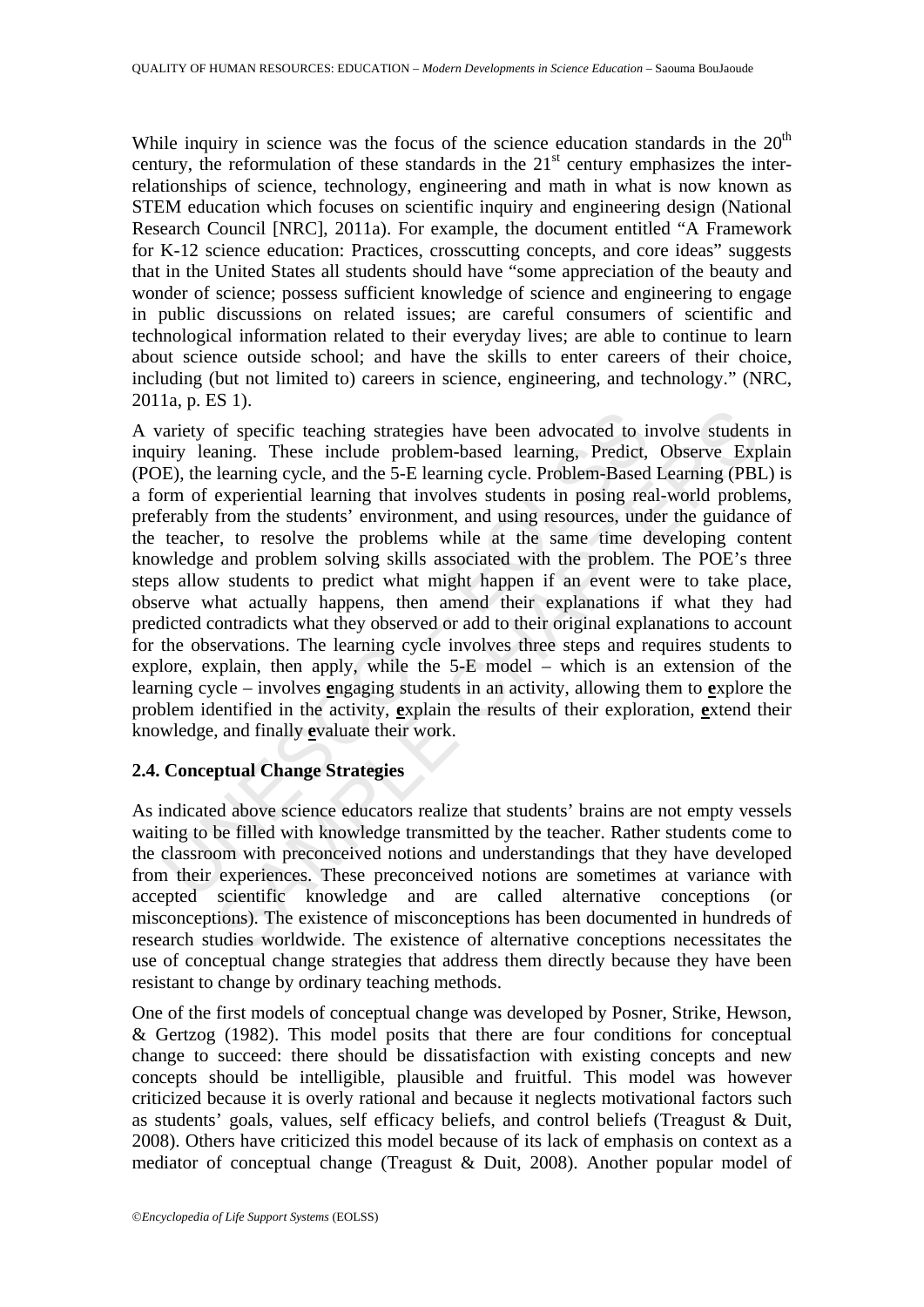conceptual change was developed by Driver and Scanlon (1989). This model includes five steps: 1) Orientation, during which students are introduced to the task, 2) elicitation of students' ideas, 3) restructuring of ideas during which students are involved in a variety of activities to restructure their ideas, including the exposure to cognitive conflict among other activities, 4) application of the new ideas in new situations, and 5) review change of ideas by comparing the initial ideas to the new ones.

It is worth noting that cognitive conflict (or the use of discrepant events) has played an important role in conceptual change models with research. However, the use of cognitive conflict has also been criticized because it does not always lead to successful and permanent conceptual change (Treagust & Duit, 2008). In conclusion, Treagust and Duit (2008) assert that multi-dimensional conceptual change perspectives that consider both cognitive and affective outcomes of learning as conceptual change seem to be more effective than ones that do not consider these factors even though there have not been meta-analytical studies that confirm this conclusion.

#### **2.5. Strategies to Address Environmental Issues**

Students living in the  $21<sup>st</sup>$  century will eventually have to participate in decision-making regarding science-related issues that are environmental or controversial socio-scientific in nature. Preparation for such participation can be accomplished by adopting a sciencetechnology-society-environment approach (STSE).

e errective than ones that do not consider these ractors even tho<br>
in meta-analytical studies that confirm this conclusion.<br> **Strategies to Address Environmental Issues**<br>
lents living in the 21<sup>st</sup> century will eventually tive than ones that do not consider these factors even though there have<br>analytical studies that confirm this conclusion.<br> **gies to Address Environmental Issues**<br>
ving in the 21<sup>st</sup> century will eventually have to particip The aims of including STSE issues in the teaching of science are helping students to learn and understand science content and at the same time make informed decisions about scientifically-based environmental issues. STSE can be incorporated in the science curriculum by using a variety of strategies that include the study of products and systems, issues awareness, moral development, issues investigation and action learning. While action learning is the ultimate aim of using STSE approaches, students need to develop the skills to investigate issues in preparation for decision making and action learning.

These skills include identifying and clarifying the basic question to be answered, gathering data about the issue under study, evaluating the data, proposing tentative solutions, and determining the acceptability of the solution in the context where it is being considered.

Two strategies that can be used to investigate issues are the Futures Wheel (BouJaoude, 2000) and the Issues Analysis Technique. The futures wheel is a teaching technique that encourages students to think creatively in exploring the implications of a particular issue or event.

There are no right answers when completing a futures wheel and no decision-making occurs. Rather, it is used to analyze issues in preparation for decision-making. When developing a Futures Wheel students look at an event, experience or decision and ask "What might happen if...?" and construct a graphic representation of the direct and indirect effects of the issue or event that is being analyzed. Similarly, the issues analysis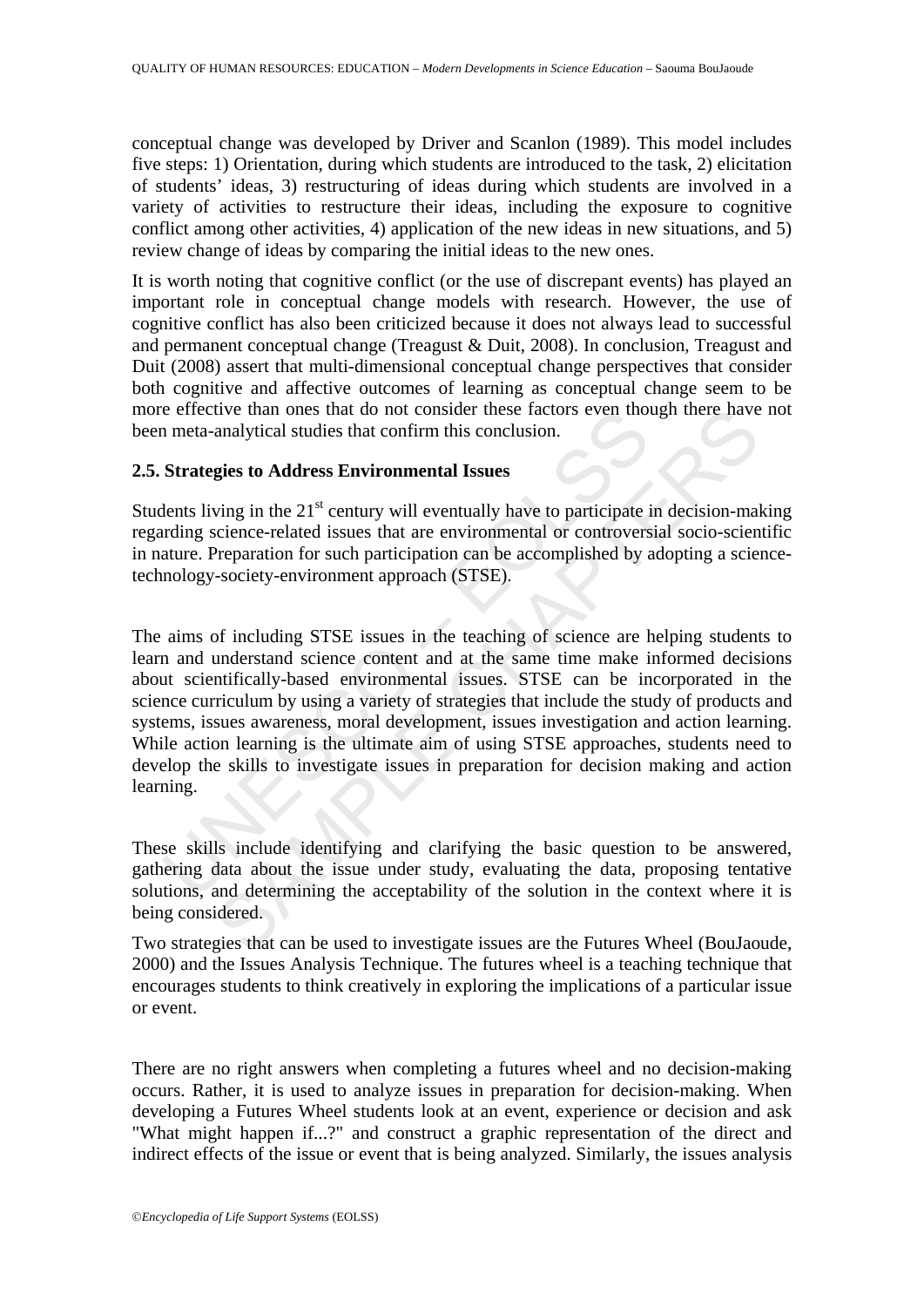technique involves students in analyzing issues by identifying the Problem, the issue, the players who have a role in the issue, the positions of the players concerning the issue, the beliefs held by the players, and the values on which the beliefs are based. Based on this analysis, various strategies to resolve the issue are identified.

-

-

-

# TO ACCESS ALL THE **41 PAGES** OF THIS CHAPTER, Visit[: http://www.eolss.net/Eolss-sampleAllChapter.aspx](https://www.eolss.net/ebooklib/sc_cart.aspx?File=E1-12-87)

#### **Bibliography**

Abel, S.K. & Lederman, N.G. (2007). *Handbook of research in science education.* New Jersey: Erlbaum. [A comprehensive critical review of science education research].

Anderson, R., & Ausubel, D. (1966). *Readings in the psychology of cognition*. New York: Holt. Rinehart & Winston. [A seminal document on the on the merging field of cognitive psychology and its relationship to reading].

Ayoubi, Z., & BouJaoude, S. (2005*). Inquiry in science teaching*. Beirut, Lebanon: Lebanese Association for Educational Studies (in Arabic). [A primer for teachers on inquiry in science. Includes a variety of inquiry activities].

Beyerebach, B. & Smith, J. (1990). Using a computerized concept mapping program to assess preservice teachers' thinking about effective teaching. *Journal of Research in Science Teaching, 27(10),* 961-971. [Investigates the effect of using computerized concept maps to assess preservice teachers concepts of teaching].

**iography**<br>
S.K. & Lederman, N.G. (2007). *Handbook of research in science education*.<br>
S.K. & Lederman, N.G. (2007). *Randbook of research in science education*. New<br>
intent. [A seminal document on the on the merging fiel **y**<br> **S**<br> **Example Contain Exerce in Science education. New Jersey: Erlb<br>
show critical revivo of science education research in science education. New Jersey: Erlb<br>
show critical revivo of science education research educa** BouJaoude, S. (1992). The relationship between students' learning strategies and the change in their misunderstandings during a high school chemistry course. *Journal of Research in Science Teaching, 29*, 687-699. [This paper investigates the ability of students to address their own misunderstandings in chemistry].

BouJaoude, S. (2000). What might happen if . . .?: Students use the futures wheel to analyze sciencerelated social issues. *The Science Teacher, 67* (4), pp. 45-47. [Describes the use of one type of graphic organizer, the futures wheel, in teaching socio-scientific issues].

BouJaoude, S., & Jurdak, M. (2010). Integrating physics and math through microcomputer based laboratories (MBL): Effects on discourse type, quality, and mathematization. *International Journal of Science and Mathematics E duc a tion*. 8 (6), 1119-1047. [This is a mixed-methods research study that attempts to investigate the effect of using micro-computer based technologies in teaching and learning].

Chin, C. & Chia, L (2004). Problem-based learning: Using students' questions to drive knowledge construction, *Science Education, 88*, 707-727. [This paper addresses issues related to problem-based learning as one student-centered teaching strategy].

Chin, C., Brown, D. &Bruce, B. (2002).Student-generated questions: A meaningful aspect of learning in science. *International Journal of Science Education, 24*, 521-49. [Investigates the use of questions as generative tools in learning]

Dagher, Z. (1995). Analysis of analogies used by science teachers. *Journal of Research in Science Teaching, 32*, 259-270. [The author of this paper attempts to understand the role analogies play in natural classroom settings].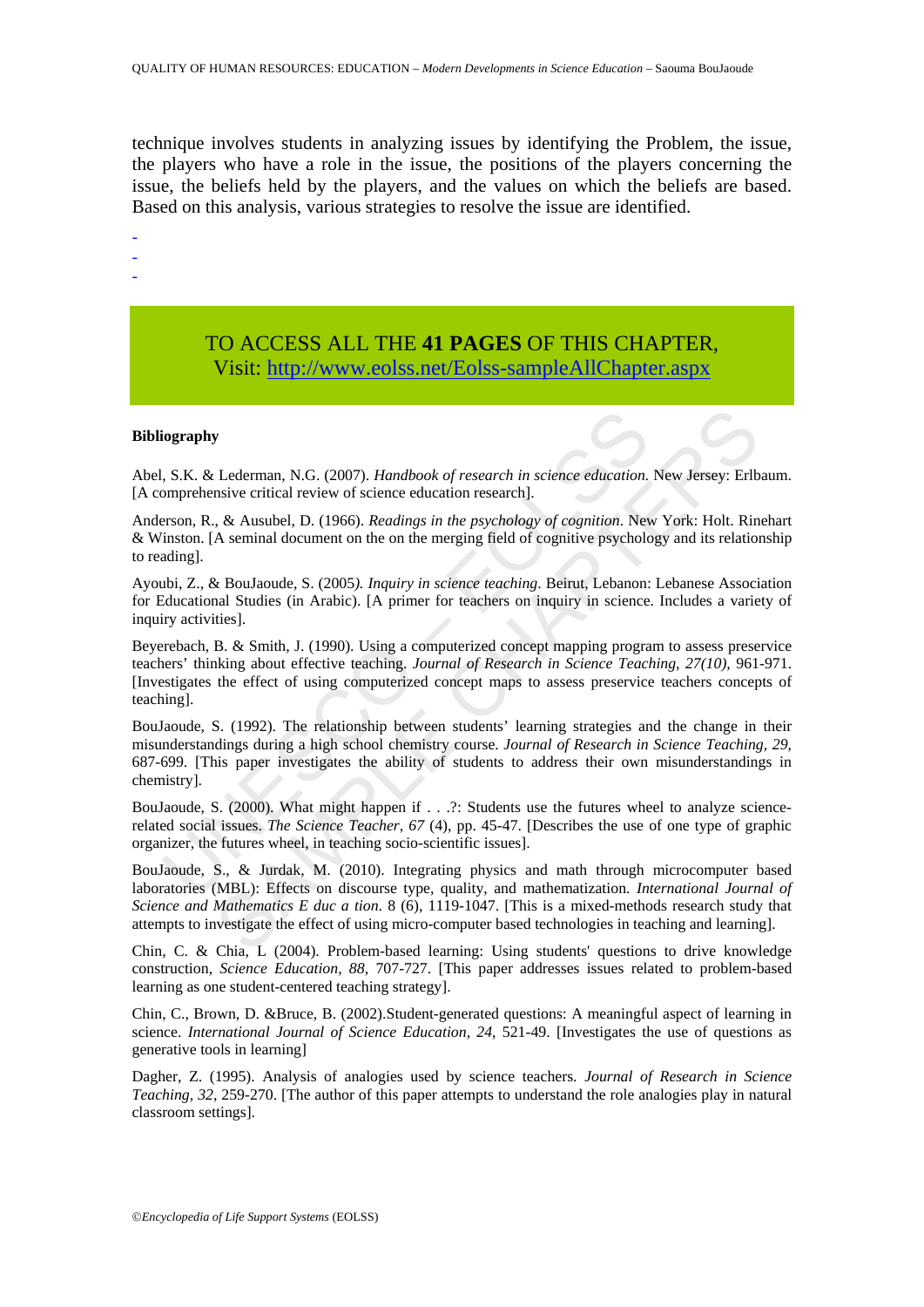Driver, R. & Scanlon, E. (1989). Conceptual change in science: A research programme. *Journal of computer assisted learning, 5*, 25-36. [Explains the nature of conceptual change in science and its importance as a vehicle for knowledge production].

European Commission (2007*). Science education now: A renewed pedagogy for the future of Europe*. Retrieved from http : // ec. europa. eu /r esearch / science- s ociety / document l ibrary / pdf 06 / reportrocard - on- s cienc e -education\_ en . pdf [A comprehensive treatment of the role of new findings from current educational research in improving the quality of science learning and teaching].

Friend, R. (2002, April). Summing it up. *Science Teacher, 69*, 40-43. [Introduces a method of preparing complete laboratory reports].

Gentner, D. & Holyoak, K. (1997). Reasoning and learning by analogy. *American Psychologist, 52*, 32- 34. [Examines how people use analogies to solve preexisting problems].

Herron, M.D. (1971). The nature of scientific inquiry. *School Review, 79* (2), 171 – 212. [This paper characterizes the different types of inquiry starting from guided to open inquiry].

Jenkins, E.W. (2000). Research in science education: Time for a health check? *Studies in Science Education, 35,* 1-26. [The paper reviews the state of science education as a field of research and offers a personal commentary on the range, quality, purpose and usefulness of this research]

ins, E.W. (2000). Research in science education: Time for a health checkation, 35, 1-26. [The paper reviews the state of science education as a field of natural commentary on the range, quality, purpose and usefulness of /. (2000). Research in science education: Time for a health check? *Studies in Sc*, 1-26. [The paper reviews the state of science education as a field of research and of  $5$ , 1-26. [The paper reviews the state of science Lee, M.H., Wu, Y.T. & Tsai, C.C. (2009). Research trends in science education from 2003 to 2007: A content analysis of publications in selected journals. *International Journal of Science Education, 31(15),*  1999-2020. [Based on an earlier article -- Tsai, C.-C., & Wen, L.M.C. (2005).-- this paper analyzes science education research using a framework developed for the purposes of the study].

Markham, K. M., Mintzes, J. J., & Jones, M. G. (1994). The concept map as a research and evaluation tool: Further evidence of validity. *Journal of Research in Science teaching, 31(1),* 91-101. [This paper provides evidence for the validity of concept maps as research and assessment tools and suggests that it should lead to deeper level understanding and more meaningful learning].

Mayer, R. (2002). Rote versus meaningful learning. *Theory into practice, 41*, 226-232. [Characterizes rote and meaningful learning and examines how teaching and assessing can be broadened beyond an exclusive focus on the cognitive process of remembering].

NAO. (2006). *Improving school performance: A guide for school governors*. Retrieved August 11, 2007, from http://www.governornet.co.uk/linkAttachments/ACFFBDF.pdf [A document that provides practical recommendations for improving the quality of teaching and learning].

Novak, J. (1990). Concept maps and Vee diagrams: two metacognitive tools to facilitate meaningful learning. *Instructional science, 19*, 29-52. [This paper describes concept mapping and Vee diagramming, and reports on research utilizing these tools from grades one through university].

Novak, J.D. (1998). *Learning, creating, and using knowledge: concept maps as facilitative tools in schools and corporations.* New Jersey: Erlbaum. [This book provides a comprehensive theoretical and practical treatment of concept maps as tool to facilitate meaningful learning].

NRC (1996). *National science education standards*. Washington, DC: National Academy Press. [This book includes the national science education standards of the USA].

NRC (2011a). *A Framework for K-12 science education: Practices, crosscutting concepts, and core ideas*. Retrieved from http : / / www . nap . edu / catalog . php ? record \_ id=13165. [This document presents the most recent theoretical framework and elements of the National Science Education Standards of the USA].

NRC (2011b). *Learning science through computer games and simulations*. Retrieved from http : / / www . nap . edu / catalog . php ? record\_i d = 13078. [This document reviews research on learning science through interaction with digital simulations and games and discusses the potential of digital games and simulations to contribute to learning science in and out of schools].

Partnership for 21st Century Skills (2011). *Framework for 21st Century Learning.* Retrieved from http: / / w w w .p 2 1. org / overview / skills- f ra mework. [The documents on this website elucidate the characteristics of a success  $21<sup>st</sup>$  century education for all students].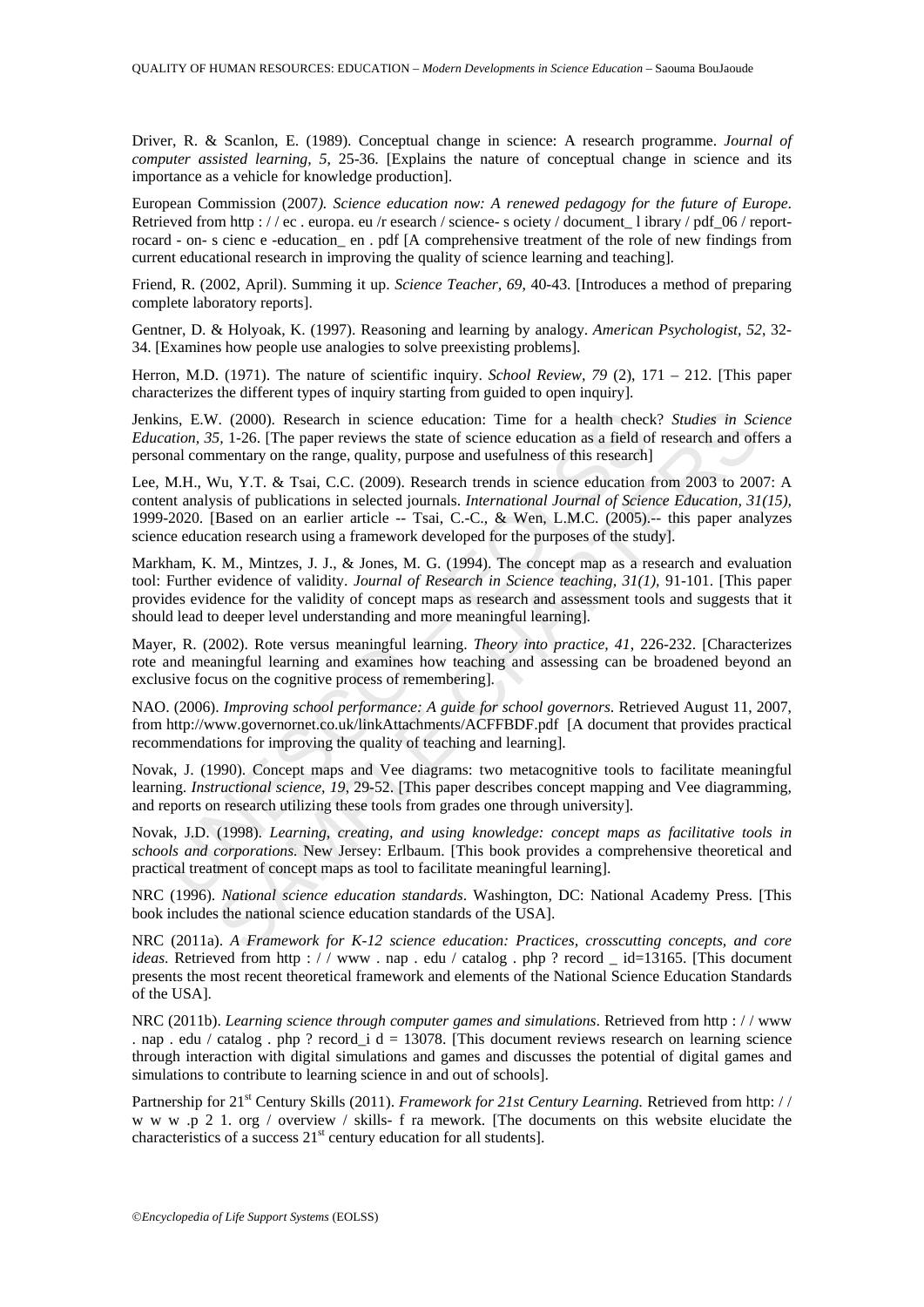Posner, G. J., Strike, K. A., Hewson, P. W., Gertzog, W. A. (1982). Accommodation of scientific conception: Toward a theory of conceptual change. *Science Education, 66*(2)*,* 211-227. [This paper presents the first attempt at developing a theory of conceptual change in science. It also illustrates the model by using a research study conducted by the authors].

Prensky, M. (2001). *Digital natives, digital immigrants*. Retrieved from http : / / w w w. marcprensky . com / writing / Prensky % 20- % 20 Digita l% 20Natives, % 20Digita l% 20Immigrants % 2 0-%20 Part1 . p df. [This article typifies the nature of students who were born and are living in the digital age and differentiates them from those born earlier and discusses the educational implications of this situation].

Resnick, L. (1999, June 16). Making America smarter: A century's assumptions about innate ability give way to a belief in the power of effort. *Education Week*, *18*, 38-40. [This article explains the nine principles of teaching in the  $21<sup>st</sup>$  century based on research in cognitive psychology and education].

Songer, N.B. (2007). Digital resources versus cognitive tools: A discussion of learning science with technology. In S. Abell & N. Lederman (Eds.), *Handbook of research in science education* (pp. 471-491). Mahwah, NJ: Erlbaum. [This chapter reviews research on the effectiveness of computer use in schools, provides reasons for the lack of success of this use, and proposes a new system of looking and technology and its use in the classroom].

Starr, M. L., & Krajcik, J. S. (1990). Concept mapping as a heuristic for science curriculum development: towards improvement in process and product. *Journal of Research in Science Teaching, 27,* 987-1000. [This paper investigates concept mapping as a tool for curriculum development in science].

Shulman, L. S. 1987. Knowledge and teaching foundations of the new reform. *Harvard Education Review, 57,* 1-22. [This paper investigates the nature of knowledge needed for teaching and introduces the concept of pedagogical content knowledge].

Treagust, D. & Duit, R. (2008). Conceptual change: A discussion of theoretical, methodological and practical challenges for science education. *Cultural Studies in Science Education, 3*, 297-328. [This paper presents a comprehensive and critical review of the theories of conceptual change and presents ways by which conceptual change research can be used to transform teaching and learning].

ides reasons for the lack of success of this use, and proposes a new system of lt<br>suse in the classroom].<br>N. M. L., & Krajcik, J. S. (1990). Concept mapping as a heuristic for science cures<br>Missimprotenent in process and p ions for the lack of success of this use, and proposes a new system of looking and technomic for the lack of success of this use, and proposes a new system of looking and technomic the deasyroom).<br>
At Krajek, J. S. (1990) Tsai, C.-C., & Wen, L.M.C. (2005). Research and trends in science education from 1998 to 2002: A content analysis of publication in selected journals. *International Journal of Science Education*, *27(1),* 3– 14. [This paper analyzes science education research using a framework developed for the purposes of the study].

White, B. (1998). Computer micro-worlds and scientific inquiry: An alternative approach to science education. In B. J. Fraser & K. G. Tobin (eds.), *International handbook of science education*, (pp. 295- 315). Dordrecht, the Netherlands: Kluwer. [This paper investigates the problems of top-down and bottom up approaches to inquiry and suggests a new middle-out approach].

Wisconsin Department of Public Instruction (2003). *Planning a connected curriculum*. Milwaukee, WI: Wisconsin Department of Public Instruction. (ERIC Document Reproduction Service ED 479268). [This is a practical guide for curriculum development].

Wittrock, M. (1990). Generative process of comprehension. *Educational Psychologist, 24*, 345- 376. [Explains the role of the generative learning model in explaining the nature of understanding].

#### **Biographical Sketch**

**Saouma BouJaoude** graduated from the University of Cincinnati, Cincinnati, Ohio, USA in 1988 with a doctorate in Curriculum and Instruction with emphasis on science education. From 1988 to 1993 he was assistant professor of science education at the Department of Science Teaching, Syracuse University, Syracuse, New York, USA. In 1993 he joined the American University of Beirut (AUB). He served as Director of the Science and Math Education Center (SMEC) (1994-2003), Chair of the Department of Education (2003-2003-2009), and is presently director of SMEC and the Center of Teaching and Learning. Dr. BouJaoude has published numerous research articles in international journals such as the Journal of Research in Science Teaching, Science Education, International Journal of Science Education, Journal of Science Teacher Education, the Science Teacher, and School Science Review, among others. In addition, he has written chapters in edited books in English and Arabic and has been an active